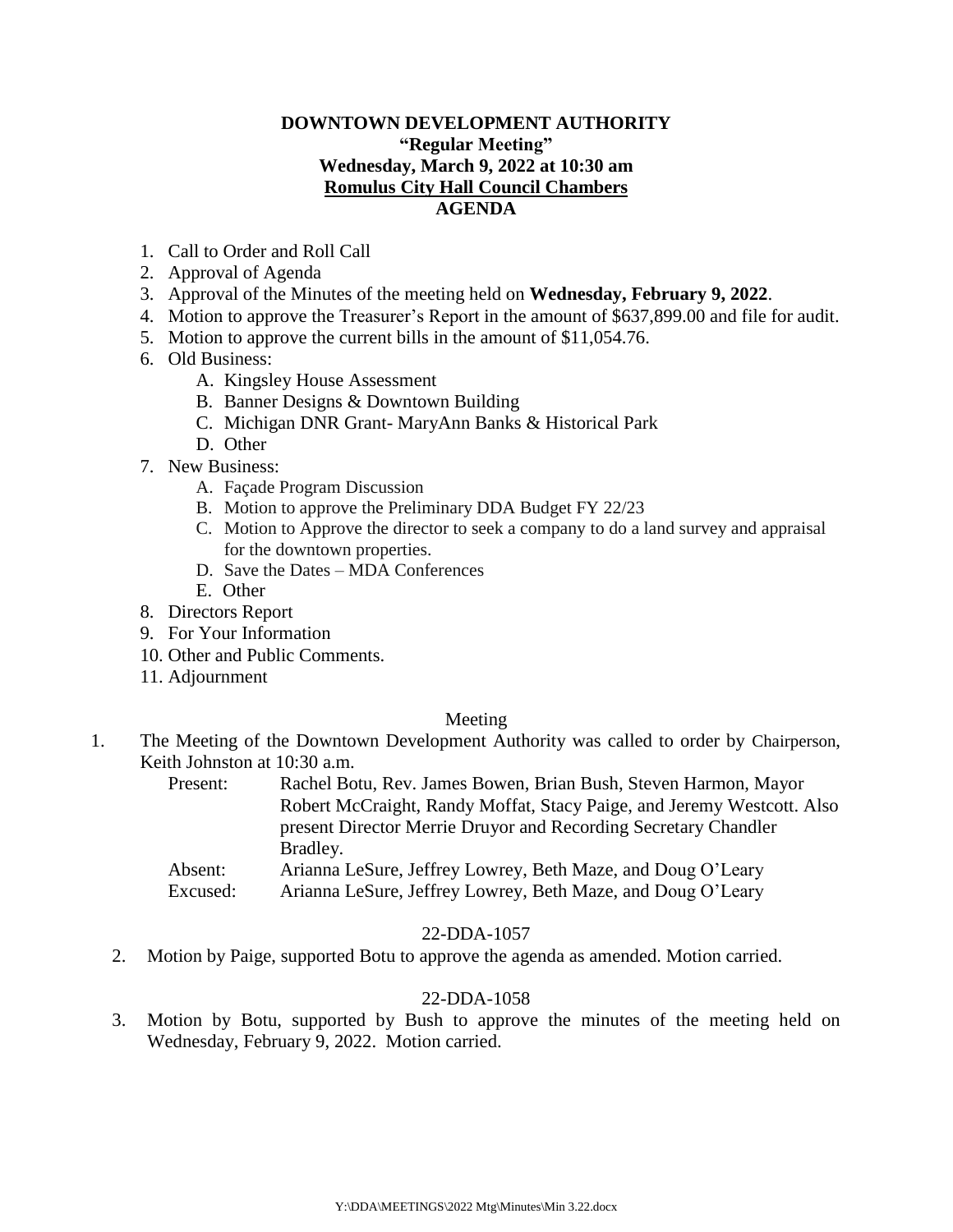DDA Meeting March 9, 2022 Page 2

### 22-DDA- 1059

4. Motion by Moffat, supported Bowen to approve the Treasurer's Report in the amount of \$637,899.00 and file for audit. Motion carried.

## 22-DDA-1060

- 5. Motion by Paige, supported by Botu to approve the current bills in the amount of \$11,054.76. Motion carried.
- 6. Thomas Roberts of Thomas Roberts Architect provided the board with an overview of the cost assessment for repairs of the Kingsley House.
- 6B. Director Druyor provided the board with a sample of the purposed branding for the downtown and an update on the Business Banner Program.

## 22-DDA-1061

6C. Motion by Moffat, supported by Botu to support and pledge funding in FY 22/23 for park upgrades to be stated as part of the submittal for the DNR Passport Grant application for MaryAnn Banks Park enhancements and upgrades and the DNR Trust Fund Grant for the Historical Park enhancements and upgrades. Motion carried.

## 22-DDA-1062

7. Motion by Bush, supported by Moffat to authorize the director to work with Craig Greca of Choi Kwang-Do located at 36547 Goddard to obtain quotes for an application submittal to utilize the Façade Program. Motion carried.

# 22-DDA-1063

7B. Motion by Johnston, supported by Mayor McCraight to approve the Preliminary DDA Budget FY 22/23 to present to Council for budget study sessions. Motion carried.

# 22-DDA-1064

- 7C. Motion by Moffat, supported by Mayor McCraight to approve the director to seek a company to do a land survey and appraisal for the downtown properties. Motion carried.
- 7D. Director Druyor informed the board of upcoming MDA Conferences, and offered the board to consider attending.
- 8. Director Merrie Druyor updated the board on the following items:
	- Pumpkin Festival next meeting April  $6<sup>th</sup>$
	- Benches to be installed at the end of shook
	- Coordination for the Initial Spring clean-up and Senior Garden clean-up downtown